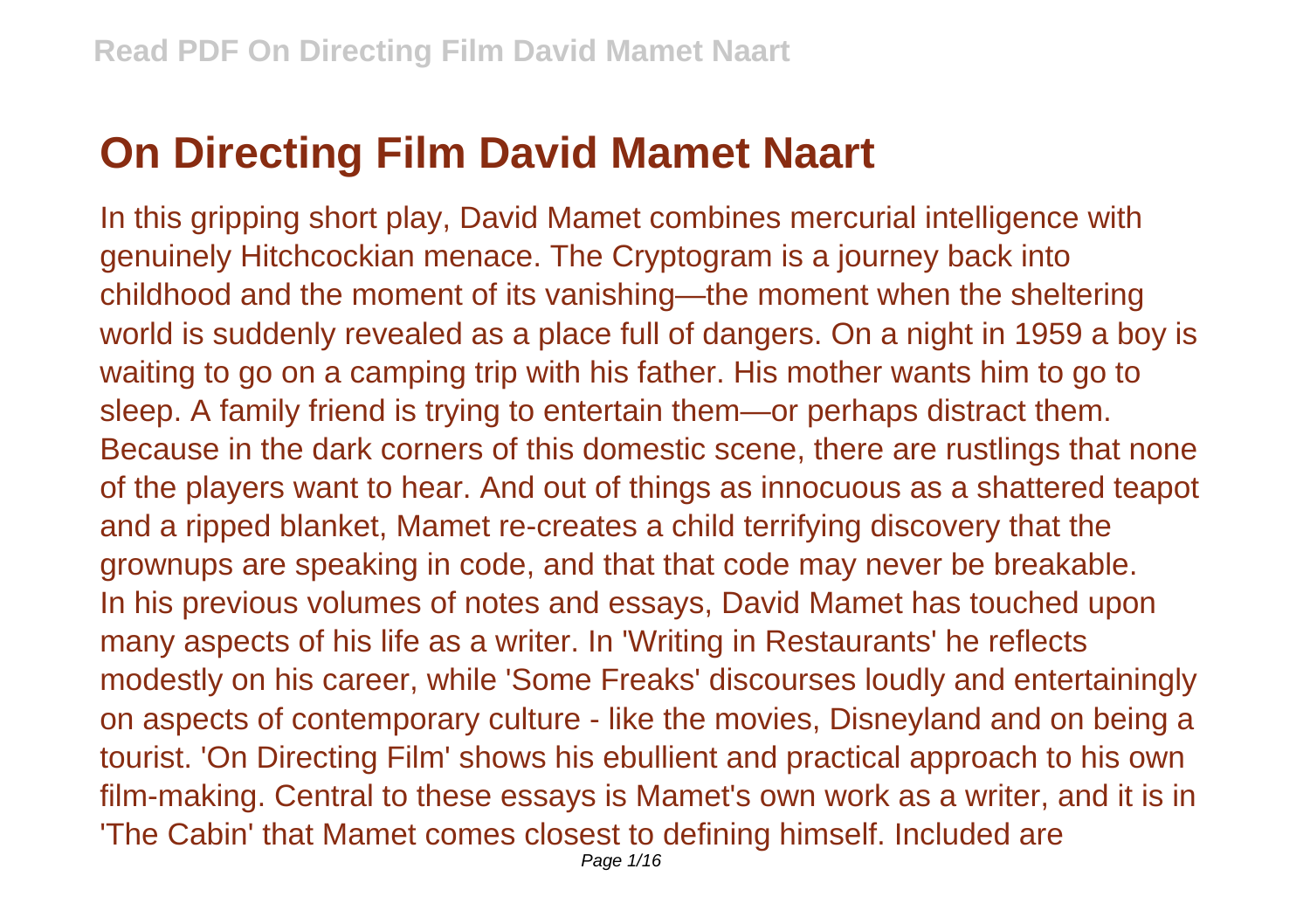autobiographical vignettes from childhood and youth describing the gamut of human emotion, from childhood fear to adult nostalgia in the re-creation of the past.

A comprehensive manual on the production of a movie includes discussions of digital and film systems, sound recording, lighting, editing, and the postproduction and distribution processes.

This collection of specially written essays offers both student and theatregoer a guide to one of the most celebrated American dramatists working today. Readers will find the general and accessible descriptions and analyses provide the perfect introduction to Mamet's work. The volume covers the full range of Mamet's writing, including now classic plays such as American Buffalo and Glengarry Glen Ross, and his more recent work, Boston Marriage, among others, as well as his films, such as The Verdict and Wag the Dog. Additional chapters also explore Mamet and acting, Mamet as director, his fiction, and a survey of Mamet criticism. The Companion to David Mamet is an introduction which will prepare the reader for future work by this important and influential writer. Interviews with 21 prominent feature film editors highlight this long-overdue look at the role of film editors, the importance of their work, and the nature of their craft. Organized to provide historical as well as collaborative continuity, Selected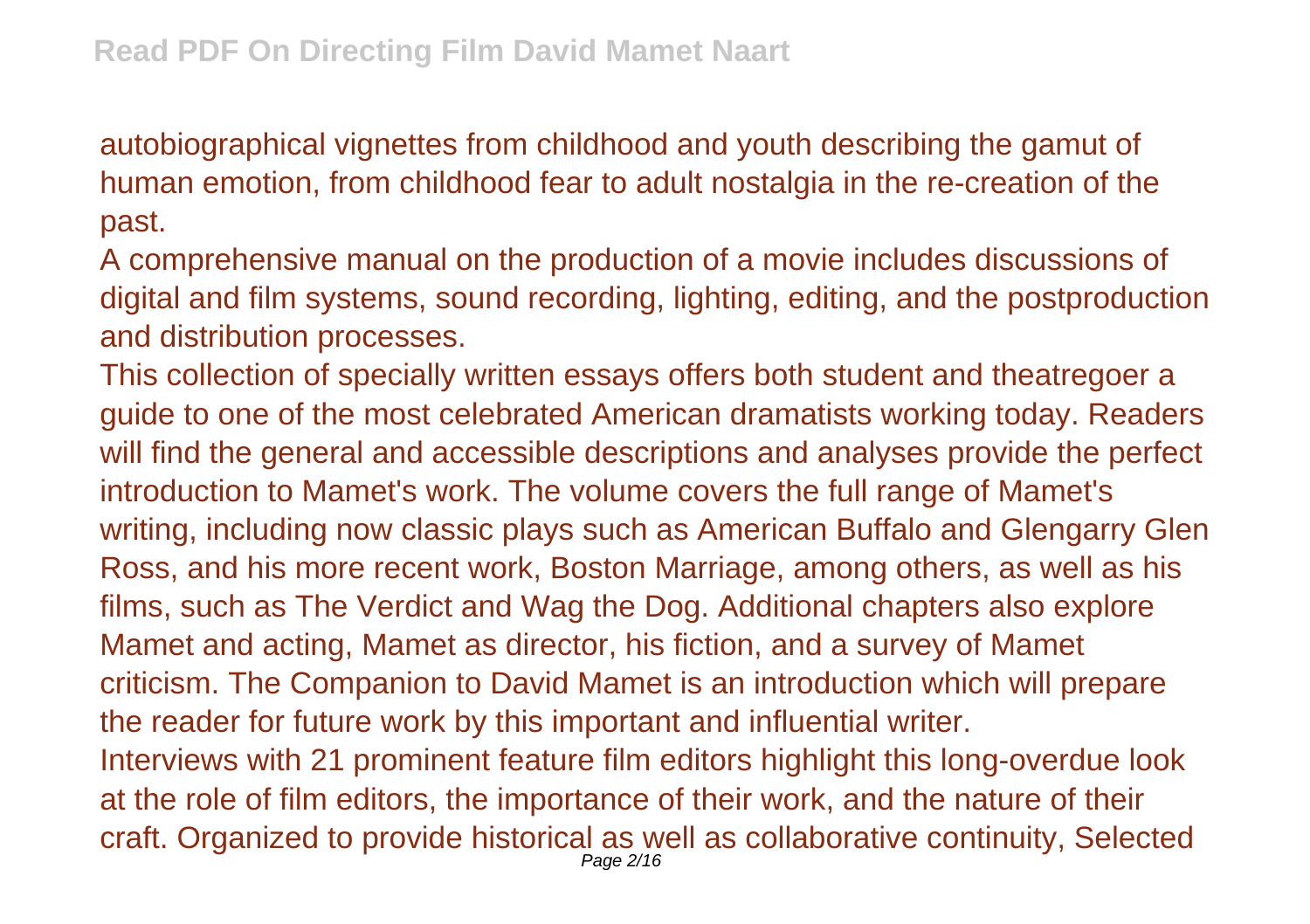Takes features editors whose credits include films such as Ben Hur, The French Connection, The Godfather, and E.T. Each chapter includes a brief introduction to the artist, background information, a filmography, and personal recollections of specific films, producers, and directors, as well as instructive comments on editing techniques.

This approach, honed after years of on-set experience and from teaching at UCLA, NYU, and Columbia, and endorsed by many in the industry, including director Ang Lee (Brokeback Mountain and Crouching Tiger, Hidden Dragon) and producer/actor Edward Asner, aims to provide a helpful reference and resource for directors and actors alike. It combines underlying theory with dozens of exercises designed to reveal the actor's craft. There is material on constructing the throughline; analyzing the script; character needs; the casting and rehearsal processes; film vs. theater procedures as well as the actor and the camera. Distilling difficult concepts and a complex task to their simplest form, the author explains how to accurately capture and portray human behavior. The author's discussion of creative problems she has encountered or anticipated after years of experience, and her suggested solutions and exercises, are immediately useful. Additionally, hear what the actors have to say in excerpts from interviews with such acclaimed actors as Meryl Streep, Denzel Washington, Glenn Close, Robert Page 3/16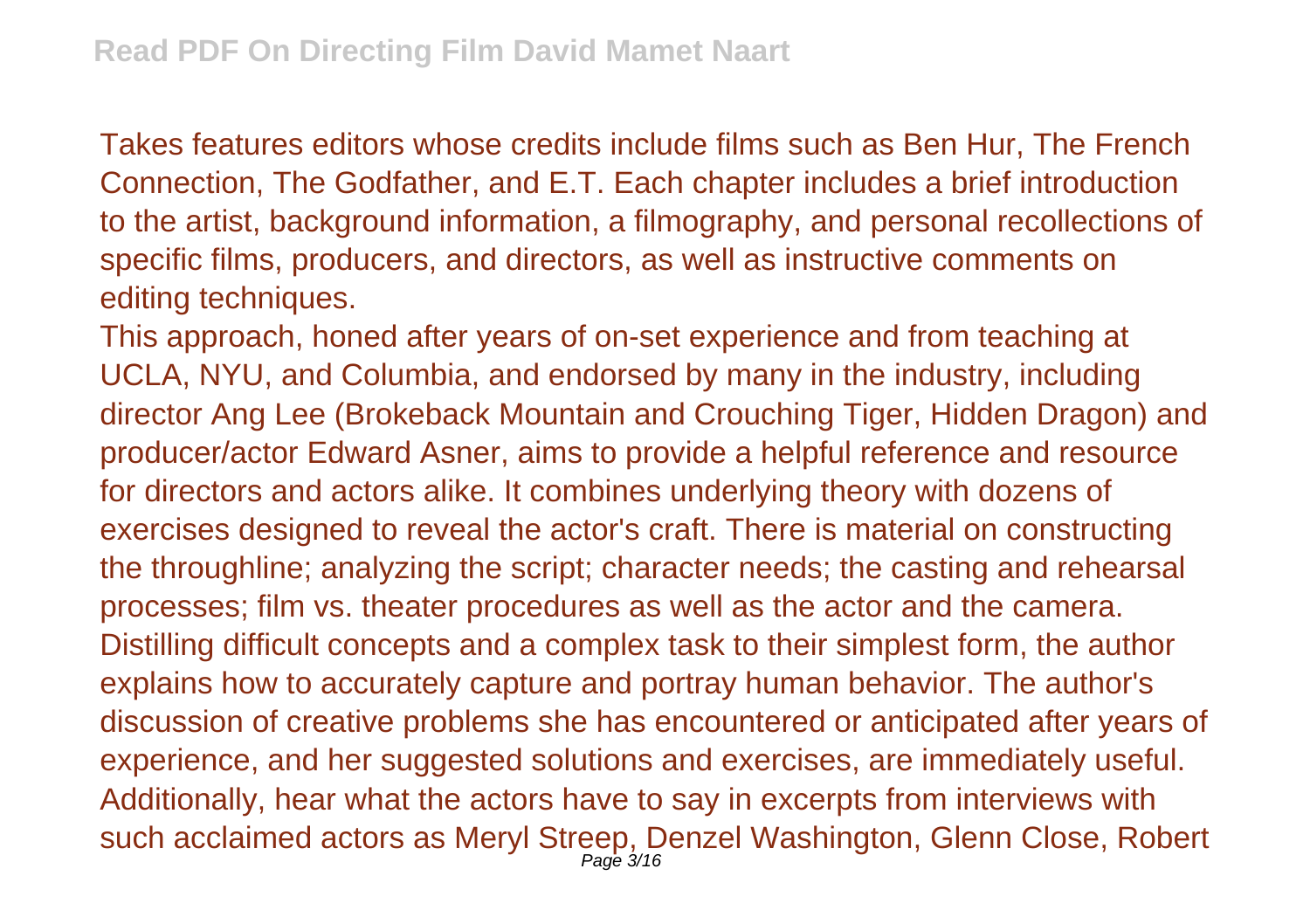Redford, Christopher Walken, Julianne Moore, and Michael Douglas (to name a few) who discuss their work with directors, what inspires them, and what they really want from the director.

## On Directing FilmPenguin Books

Directing: Film Techniques and Aesthetics is a comprehensive manual that teaches the essentials of filmmaking from the perspective of the director. Ideal for film production and directing classes, as well as for aspiring and current directors, Directing covers all phases of preproduction and production, from idea development to final cut. Thoroughly covering the basics, Directing guides the reader to professional standards of expression and control, and goes to the heart of what makes a director. The book outlines a great deal of practical work to meet this goal, with projects, exercises. The third edition emphasizes the connection between knowing and doing, with every principle realizable through projects and exercises. Much has been enhanced and expanded, notably: aspects of dramaturgy; beats and dramatic units; pitching stories and selling one's work; the role of the entrepreneurial producer; and the dangers of embedded moral values. Checklists are loaded with practical recommendations for action, and outcomes assessment tables help the reader honestly gauge his or her progress. Entirely new chapters present: preproduction procedures; production design; script Page 4/16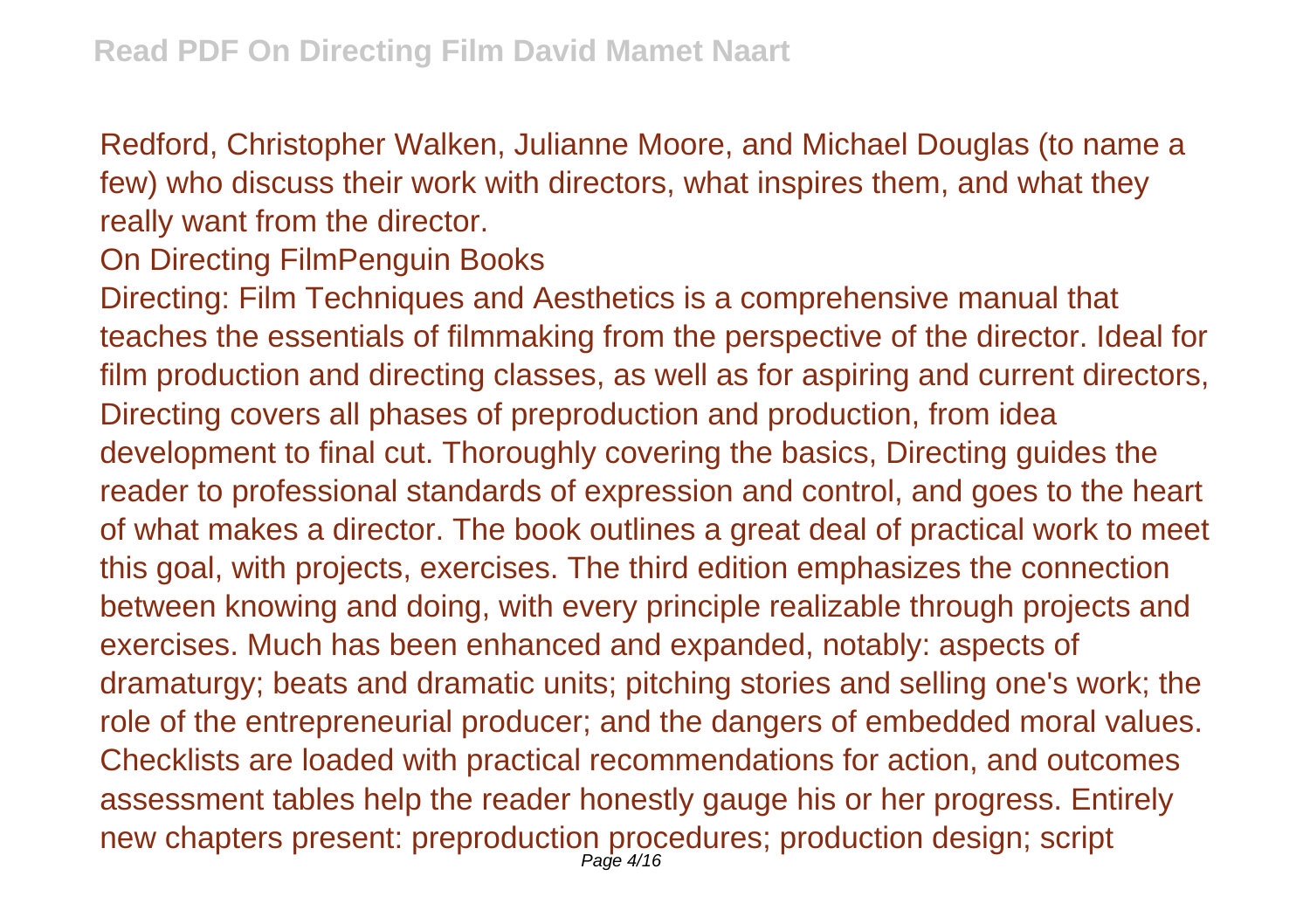breakdown; procedures and etiquette on the set; shooting location sound; continuity; and working with a composer. The entire book is revised to capitalize on the advantages offered by the revolutionary shift to digital filmmaking. Describes the basic principles of film making, argues that directing is an extension of screenwriting, and explains how films tell stories An ambitious pig overcomes prejudice while following her dream of attending law

school.

From his perspective as playwright, screenwriter and director, David Mamet provides insights into how a film comes to be. He looks at aspects of directing from script to cutting room - to reveal the many tasks directors undertake in order to present a story that is understood by the audience.

An accessible edition of a classic guide to film and theater directing offers insight into the craft's unique challenges from managing personalities and anticipating problems to working with a script and the key elements of staging, in a primer that also features life lessons gleaned by the co-authors throughout their careers. Reprint. 30,000 first printing.

One of our most brilliantly iconoclastic playwrights takes on the art of profession of acting with these words: invent nothing, deny nothing, speak up, stand up, stay out of school. Acting schools, "interpretation," "sense memory," "The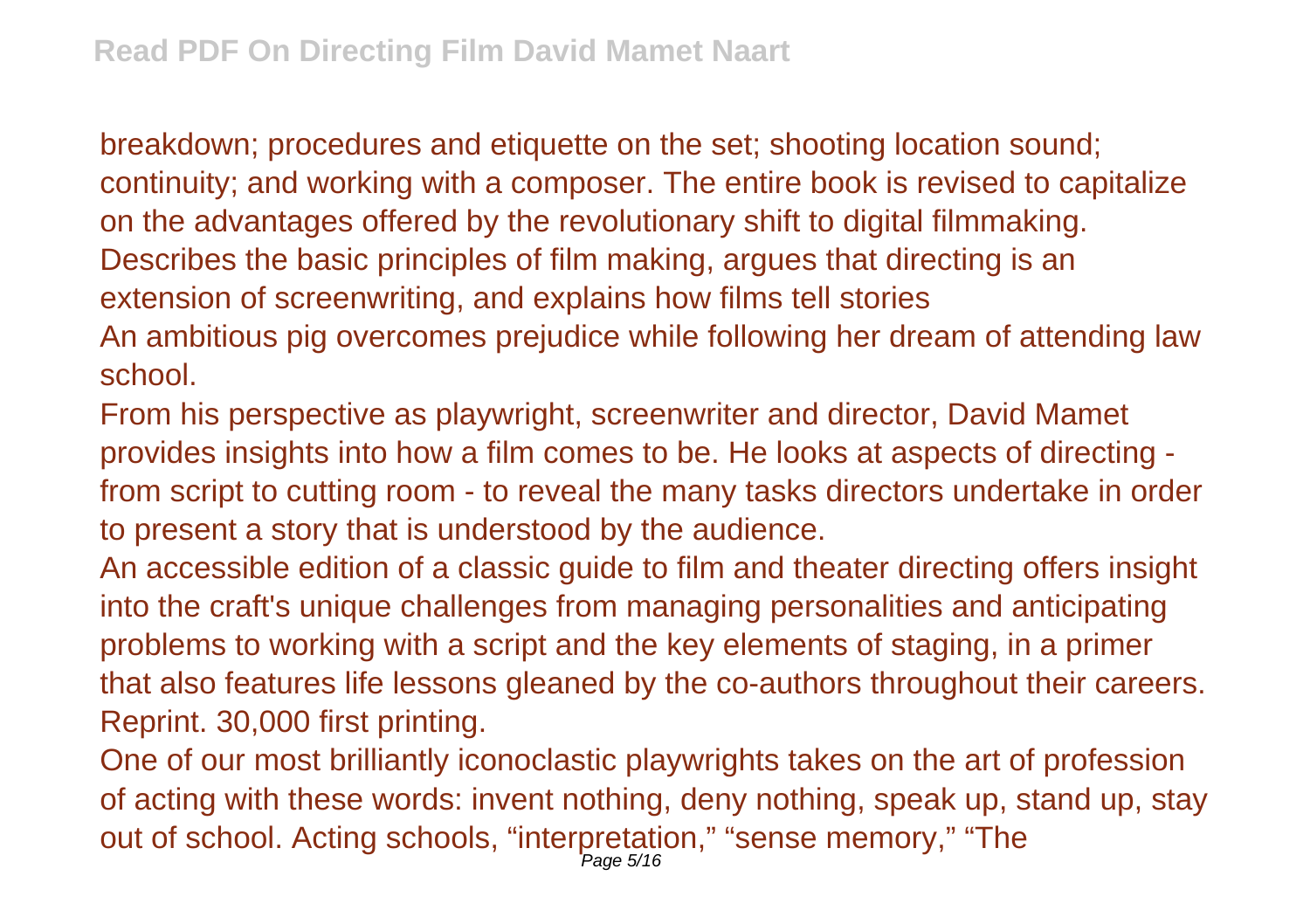Method"—David Mamet takes a jackhammer to the idols of contemporary acting, while revealing the true heroism and nobility of the craft. He shows actors how to undertake auditions and rehearsals, deal with agents and directors, engage audiences, and stay faithful to the script, while rejecting the temptations that seduce so many of their colleagues. Bracing in its clarity, exhilarating in its common sense, True and False is as shocking as it is practical, as witty as it is instructive, and as irreverent as it is inspiring.

Film Directing Fundamentals gives the novice director an organic methodology for realizing on the screen the full dramatic possibility of a screenplay. Unique among directing books, this book provides clear-cut ways to translate a script to the screen. Using the script as a blueprint, the reader is led through specific techniques to analyze and translate its components into a visual story. A sample screenplay is included that explicates the techniques. The book assumes no knowledge and thus introduces basic concepts and terminology. Appropriate for screenwriters, aspiring directors and filmmakers, Film Directing Fundamentals helps filmmakers bring their story to life on screen.

A priceless examination of the filmmaker's craft, from the renowned director of "Sweet Smell of Success" After more than twenty years in the film industry as a screenwriter, storyboard editor, and director of memorable films such as "The Page 6/16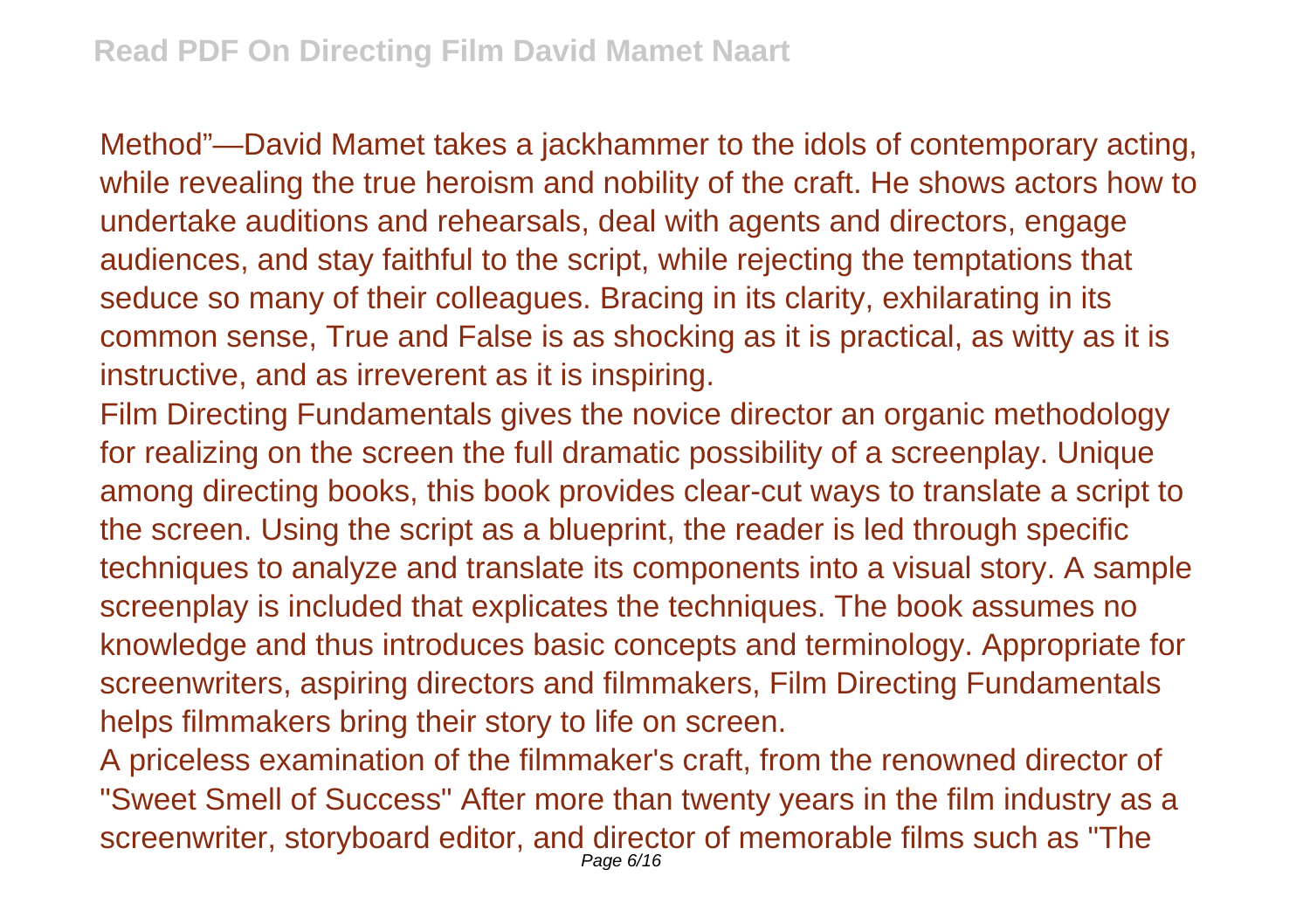Ladykillers," Alexander Mackendrick turned his back on Hollywood and began a new career as the Dean of one of the country's most demanding and influential film schools. His absolute devotion to the craft of filmmaking served as a powerful impetus to students at the California Institute for the Arts for almost twenty five years, with a teaching style that included prodigious notes, neatly crafted storyboards, and handouts containing excerpts of works by Kierkegaard, Aristotle, and others. At the core of Mackendrick's lessons lay a deceptively simple goal: to teach aspiring filmmakers how to structure and write the stories they want to tell, while using the devices particular to the medium of film to tell their stories effectively. In this impressive volume, edited by Paul Cronin, the myriad materials that made Mackendrick's reputation as an instructor are collected for the first time, offering a chance for professionals as well as students to discover a methodology of filmmaking that is challenging yet refreshing in its clarity. Meticulously illustrated and drawing on examples from such classic films as "North by Northwest," " Citizen Kane," and "Touch of Evil, " Mackendrick's elegant lessons are sure to provide inspiration for a new generation of filmmakers.

Why does a director choose a particular script? What must they do in order to keep actors fresh and truthful through take after take of a single scene? How do Page 7/16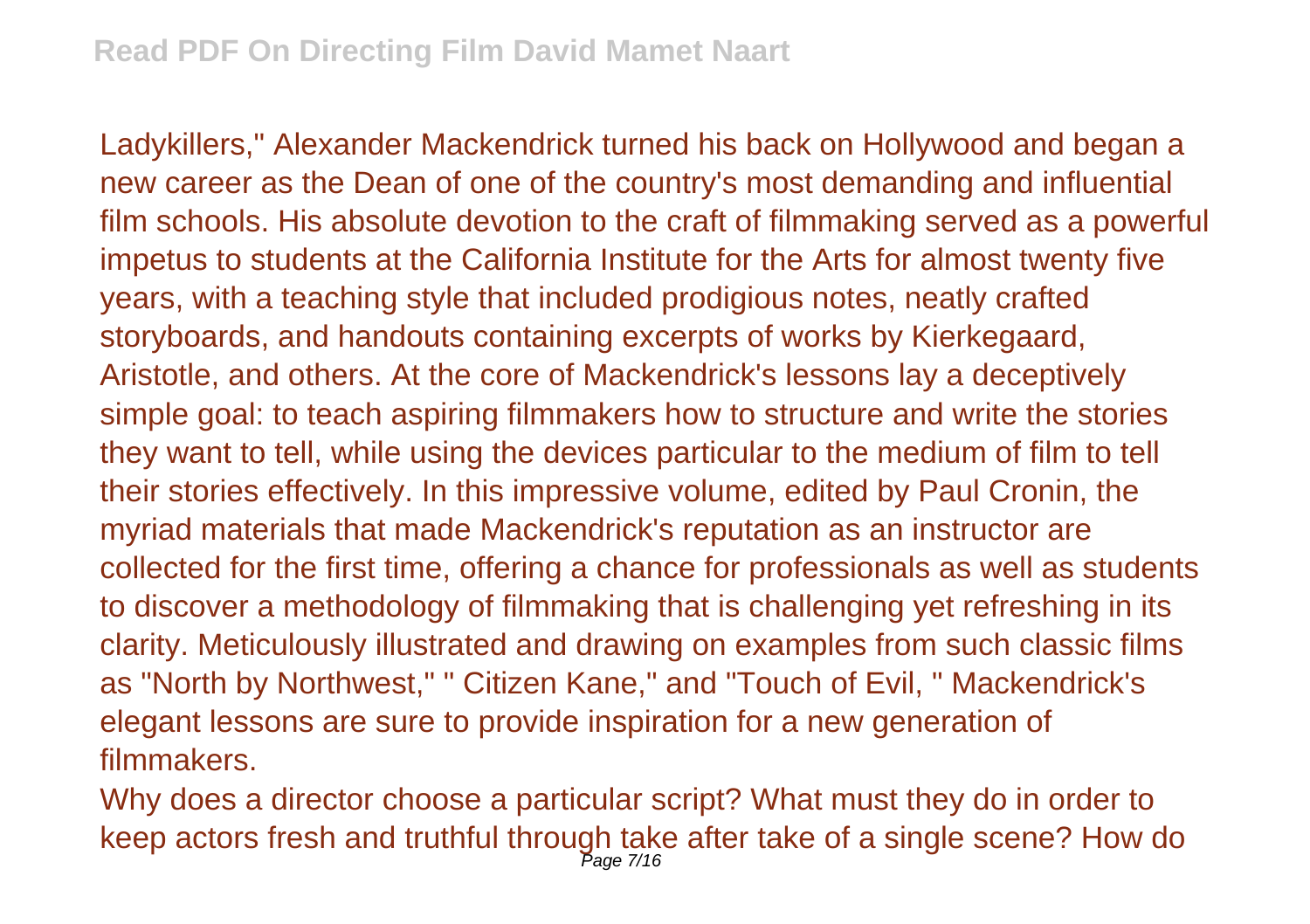you stage a shootout—involving more than one hundred extras and three colliding taxis—in the heart of New York's diamond district? What does it take to keep the studio honchos happy? From the first rehearsal to the final screening, Making Movies is a master's take, delivered with clarity, candor, and a wealth of anecdote. For in this book, Sidney Lumet, one of our most consistently acclaimed directors, gives us both a professional memoir and a definitive guide to the art, craft, and business of the motion picture. Drawing on forty years of experience on movies that range from Long Day's Journey into Night to Network and The Verdict—and with such stars as Katharine Hepburn, Paul Newman, Marlon Brando, and Al Pacino—Lumet explains how painstaking labor and inspired splitsecond decisions can result in two hours of screen magic.

In The Old Neighborhood David Mamet confirms his stature as a master of the American stage, a writer who can turn the most innocuous phrase into a lit fuse and a family reunion into a perfectly orchestrated firestorm of sympathy, yearning, and blistering authentic rage. In these three short plays, a middle-aged Bobby Gould returns to the old-neighborhood in a series of encounters with his past that, however briefly, open windows on his present. In "The Disappearance of the Jews," Bobby and an old buddy fantasize about finding themselves in a nostalgic shtetl paradise while revealing how lost they are in their own families. In the comfort of her kitchen, Bobby's sister "Jolly" unscrolls a list of childhood grievances that is at nice painful and hilarious. And the old girlfriend in "Deeny," faced with a man she once loved, finds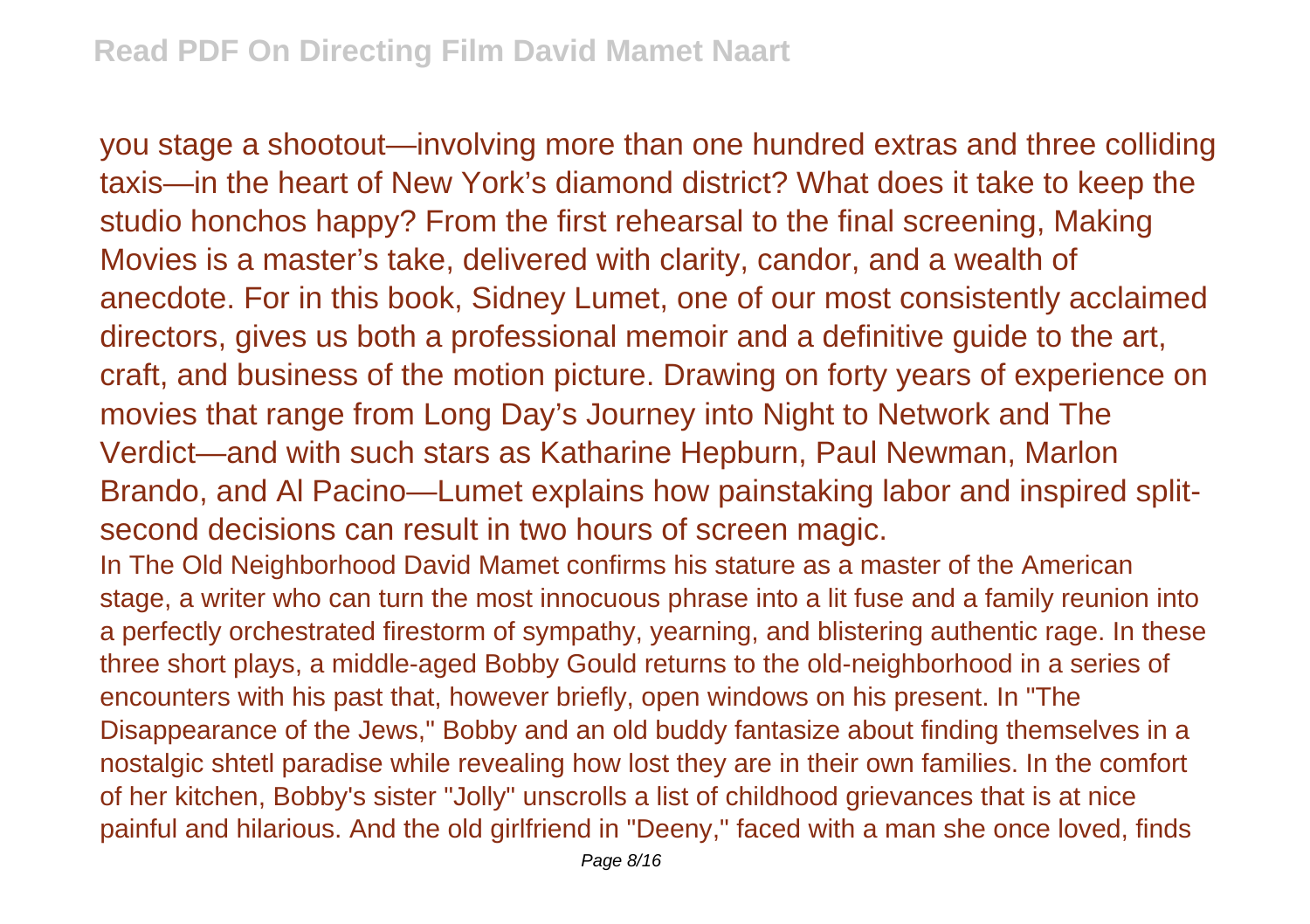herself obsessively free-associating on gardening, sex, and subatomic particles. Swerving from comedy to terror, from tenderness to anguish—with a swiftness that unsettles even as it strikes home—The Old Neighborhood is classic Mamet.

If theatre were a religion, explains David Mamet in his opening chapter, "many of the observations and suggestions in this book might be heretical." As always, Mamet delivers on his promise: in Theatre, the acclaimed author of Glengarry Glen Ross and Speed the Plow calls for nothing less than the death of the director and the end of acting theory. For Mamet, either actors are good or they are non-actors, and good actors generally work best without the interference of a director, however well-intentioned. Issue plays, political correctness, method actors, impossible directions, Stanislavksy, and elitists all fall under Mamet's critical gaze. To students, teachers, and directors who crave a blast of fresh air in a world that can be insular and fearful of change, Theatre throws down a gauntlet that challenges everyone to do better, including Mamet himself.

Since winning the Pulitzer for his Glengarry Glen Ross, playwright David Mamet has written only one original, full-length play, Speed-the-Plow--yet he has written nearly ten original screenplays. His movement in this direction is both surprising and, ironically, inevitable. Studied here are Mamet's screenplays (such as The Postman Always Rings Twice and We're No Angels), the influence of film on his recent plays (The Shawl and Speed-the-Plow), his theory of directing refined from his writerly principles of montage storytelling, and the reciprocal impact of his films and plays are discussed. Particular emphasis is placed on the authordirector relationship in House of Games and Things Change. A complete filmography includes his 1992 work on the film version of Glengarry Glen Ross and Hoffa.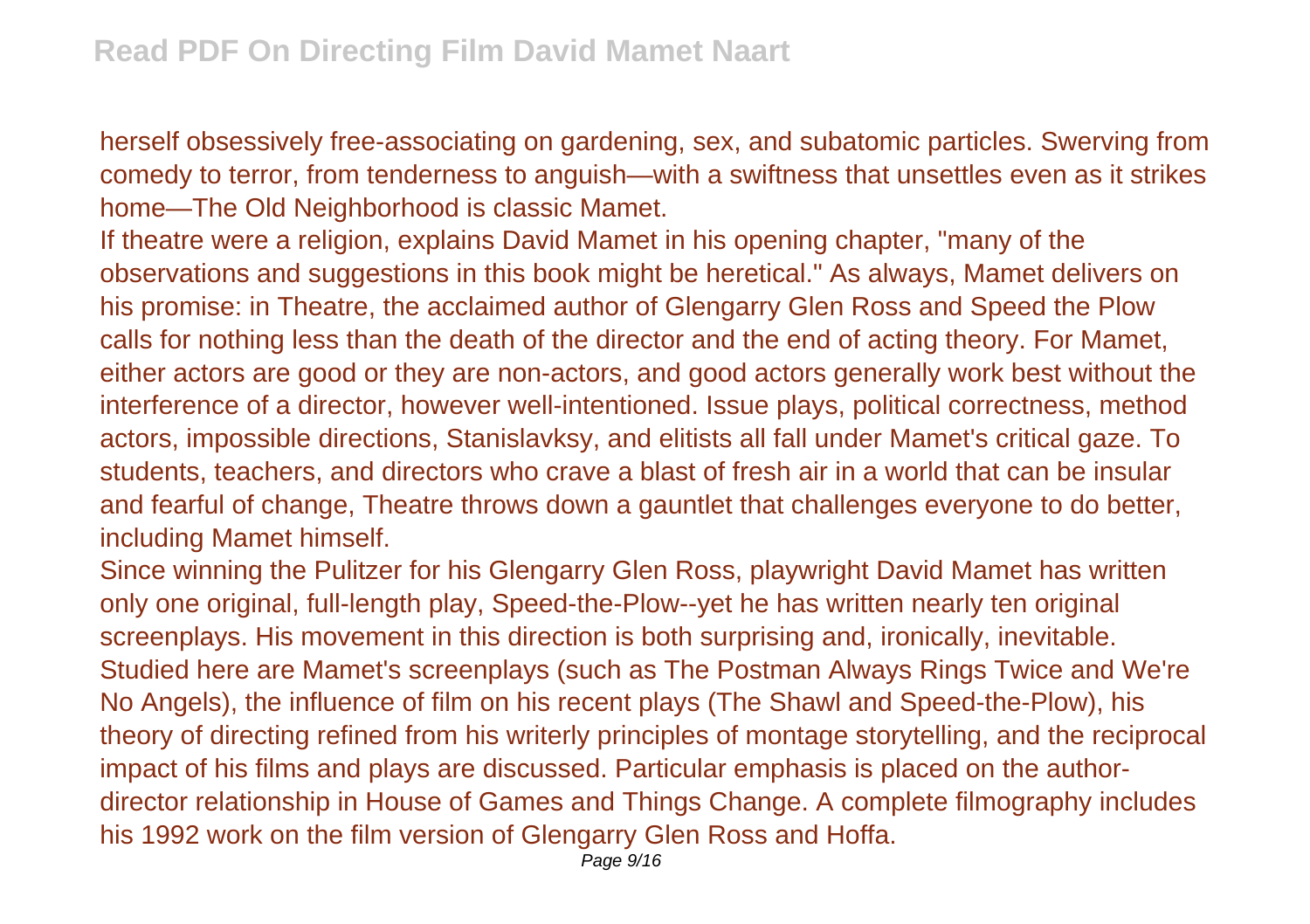Filmmaking can be a complicated and risky adventure, but Making the Magic Happen shows you why directing a movie is actually simpler than you think. The trick is to properly learn the "craft" of filmmak-ing first, and then adapt your logistical and creative skills to the "art" of filmmaking.

Two filmmakers who've beaten the system give the real dope on what it takes to get your movie made Do you have to go to film school to get your movies made No, say two young entrepreneurs who survived the grind. Here they offer 140 strategies for making movies no matter what. Amateurs as well as seasoned veterans can pick up this entertaining and incredibly useful guide in any place--at any point of crisis--and find tactics that work. Whether it's raising money or cutting your budget; dealing with angry landlords or angry cops; or jumpstarting the production or stalling it while you finish the script, these strategies are delivered with funny, illustrative anecdotes from the authors' experiences and from veteran filmmakers eager to share their stories. Irreverent, invaluable, and a lot cheaper than a year's tuition, this friendly guide is the smartest investment any future filmmaker could make. Strategies from the book include: Love your friends for criticizing your work--especially at the script stage Shyness won't get you the donuts Duct tape miracles Don't fall in love with cast or crew (but if you do...) Directing film or television is a high-stakes occupation. It captures your full attention at every moment, calling on you to commit every resource and stretch yourself to the limit; it's the whitewater rafting of entertainment jobs. But for many directors, the excitement they feel about a new project tightens into anxiety when it comes to working with actors.In the years since the original edition of Directing Actors was published, the technical side of filmmaking has become much more easily accessible. Directors tell me that dealing with actors is the last frontier--the Page 10/16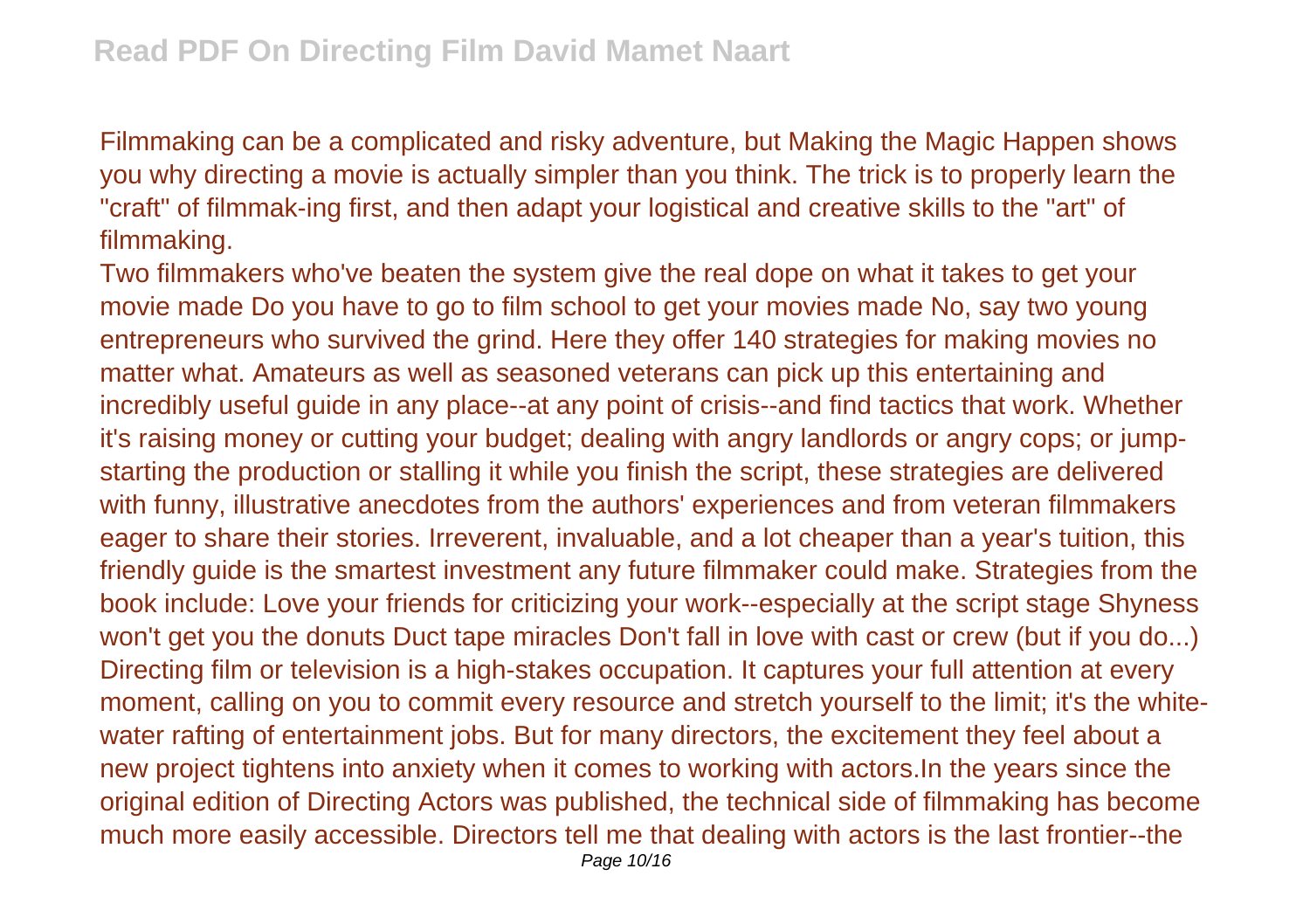scariest part and the part they long for--the human part, the place where connection happens.Weston's books help directors scale the heights of the actor-director dynamic, learn the joys of collaborating with actors--and become an "actor's director."

Collects American Film Institute conversations with filmmakers from the 1950s to today, including Steven Spielberg, Nora Ephron, and George Lucas.

Elia Kazan was the twentieth century's most celebrated director of both stage and screen, and this monumental, revelatory book shows us the master at work. Kazan's list of Broadway and Hollywood successes—A Streetcar Named Desire, Death of a Salesman, On the Waterfront, to name a few—is a testament to his profound impact on the art of directing. This remarkable book, drawn from his notebooks, letters, interviews, and autobiography, reveals Kazan's method: how he uncovered the "spine," or core, of each script; how he analyzed each piece in terms of his own experience; and how he determined the specifics of his production. And in the final section, "The Pleasures of Directing"—written during Kazan's final years—he becomes a wise old pro offering advice and insight for budding artists, writers, actors, and directors. Spanning centuries and continents, Mamet uses war and its players to explore, among other themes, redemption and forgiveness as they unfold in the context of conflict in the form of three novellas. In The Redwing, the first of the three novellas, a 19th-century Secret Service naval officer turned prisoner, then novelist, and finally memoirist recounts his own transformations during the course of his service and imprisonment. The protagonist in Notes on Plain Warfare examines religion through the prism of the American Indian wars. Finally, The Page 11/16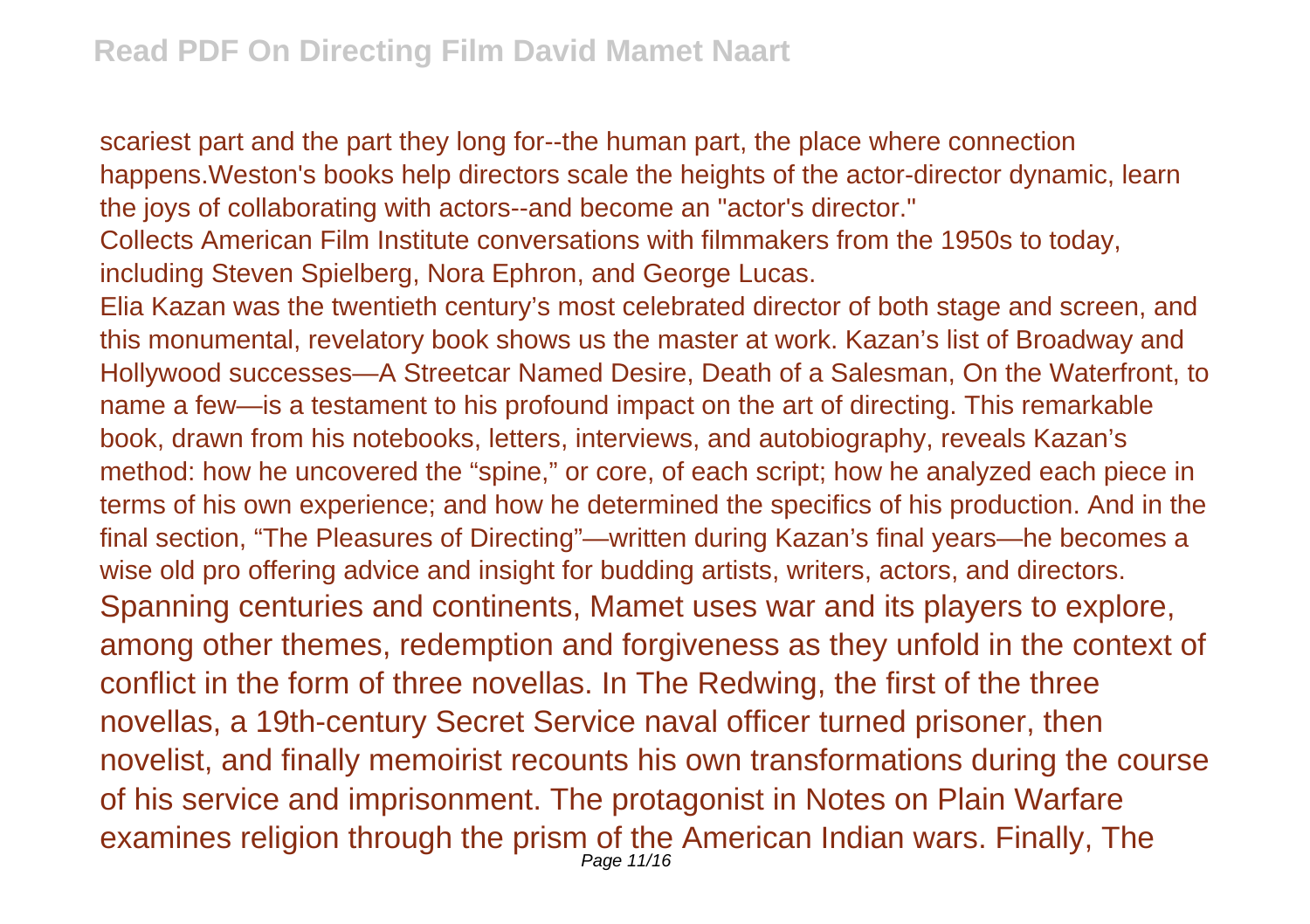Handle and the Hold is a vivid, dialogue-driven tale of two ex-military men who steal a plane in the month before the Israeli War of Independence. From the Academy Award-nominated screenwriter and playwright: an exhilaratingly subversive inside look at Hollywood from a filmmaker who's always played by his own rules. Who really reads the scripts at the film studios? How is a screenplay like a personals ad? Why are there so many producers listed in movie credits? And what on earth do those producers do anyway? Refreshingly unafraid to offend, Mamet provides hilarious, surprising, and refreshingly forthright answers to these and other questions about every aspect of filmmaking from concept to script to screen. A bracing, no-holds-barred examination of the strange contradictions of Tinseltown, Bambi vs. Godzilla dissects the movies with Mamet's signature style and wit. Speed-the-Plow is an exhilaratingly sharp, comical, disturbing play about the power of money and sex in Hollywood, and how they corrupt two movie producers. Speed-the-Plow opened at Lincoln Center to sold-out seats, rave reviews and much fanfare in March 1988—staring Madonna, Joe Mantegna, and Ron Silver—and later moved to and had a long-standing run on Broadway. David Mamet is one of America's most celebrated playwrights. The author of plays, screenplays, poetry, essays, and children's books, he has won many Page 12/16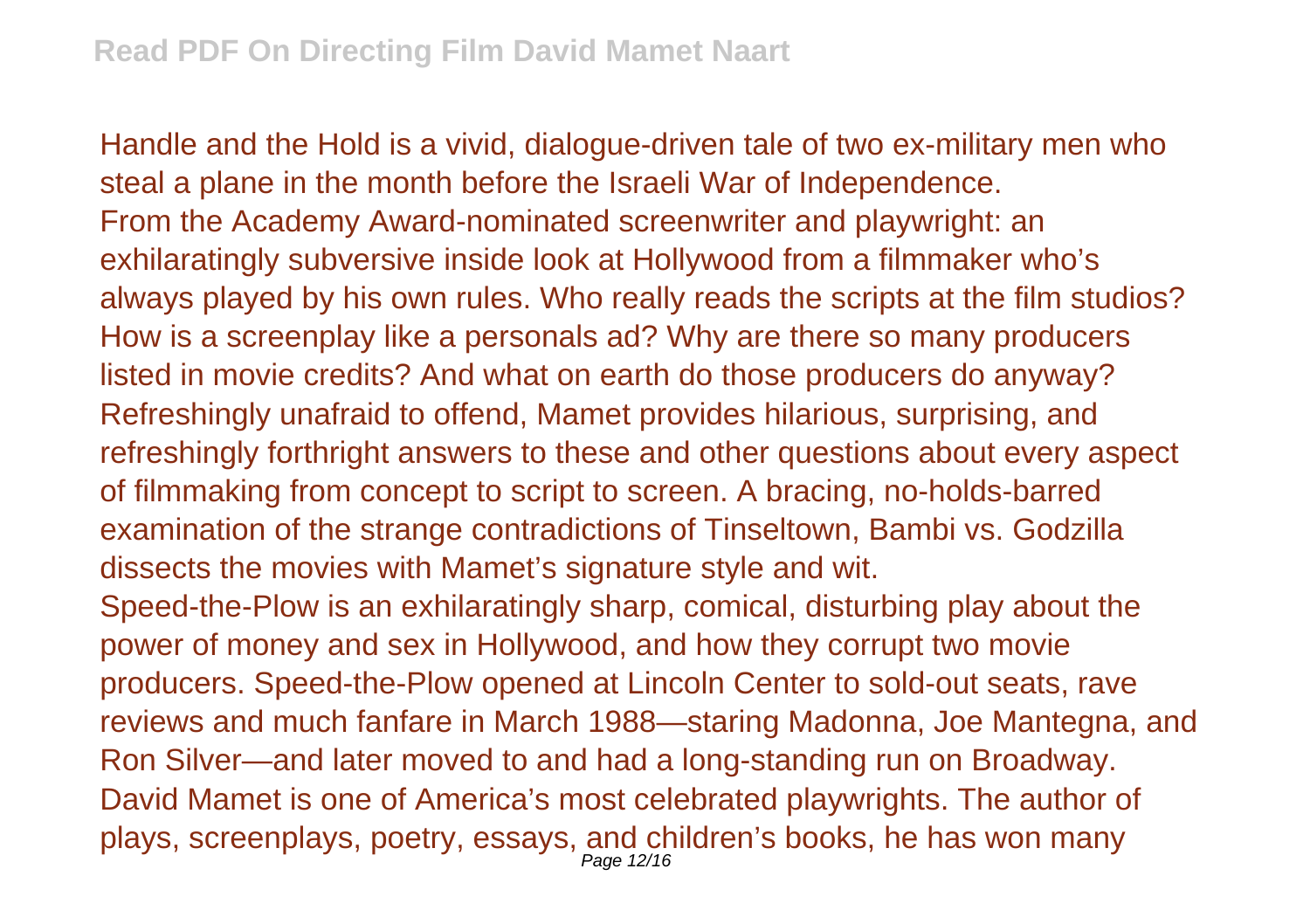awards, including the Pulitzer Prize for Glengarry Glen Ross. The Obie awardwinning Sexual Perversity in Chicago is about two office workers, Danny and Bernie, on the make in the swinging singles scene of the early 1970s. Danny meets Deborah in a library and soon they are not only lovers but roommates, and their story quickly evolves into a modern romance in all its sticky details. The Duck Variations is a dialogue between two old men sitting on a park bench. The conversation turns to the mating habits of ducks, but soon begins to reveal their feelings about natural law, friendship, and death. New York magazine has called The Duck Variations "a gorgeously written, wonderfully observant piece whose timing and atmosphere are close to flawless."

The playwright writes about himself, the theater, acting, movies, poker playing, middle-class fashion, advertising, and other topics

Describes the making of "El Mariachi" and distribution negotiations

Addresses key political issues from religion and political correctness to taxes and global warming while denouncing current administrative agendas and explaining why he has abandoned his liberal views.

In a terrifyingly short time, a male college instructor and his female student descend from a discussion of her grades into a modern reprise of the Inquisition. Innocuous remarks suddenly turn damning. Socratic dialogue gives way to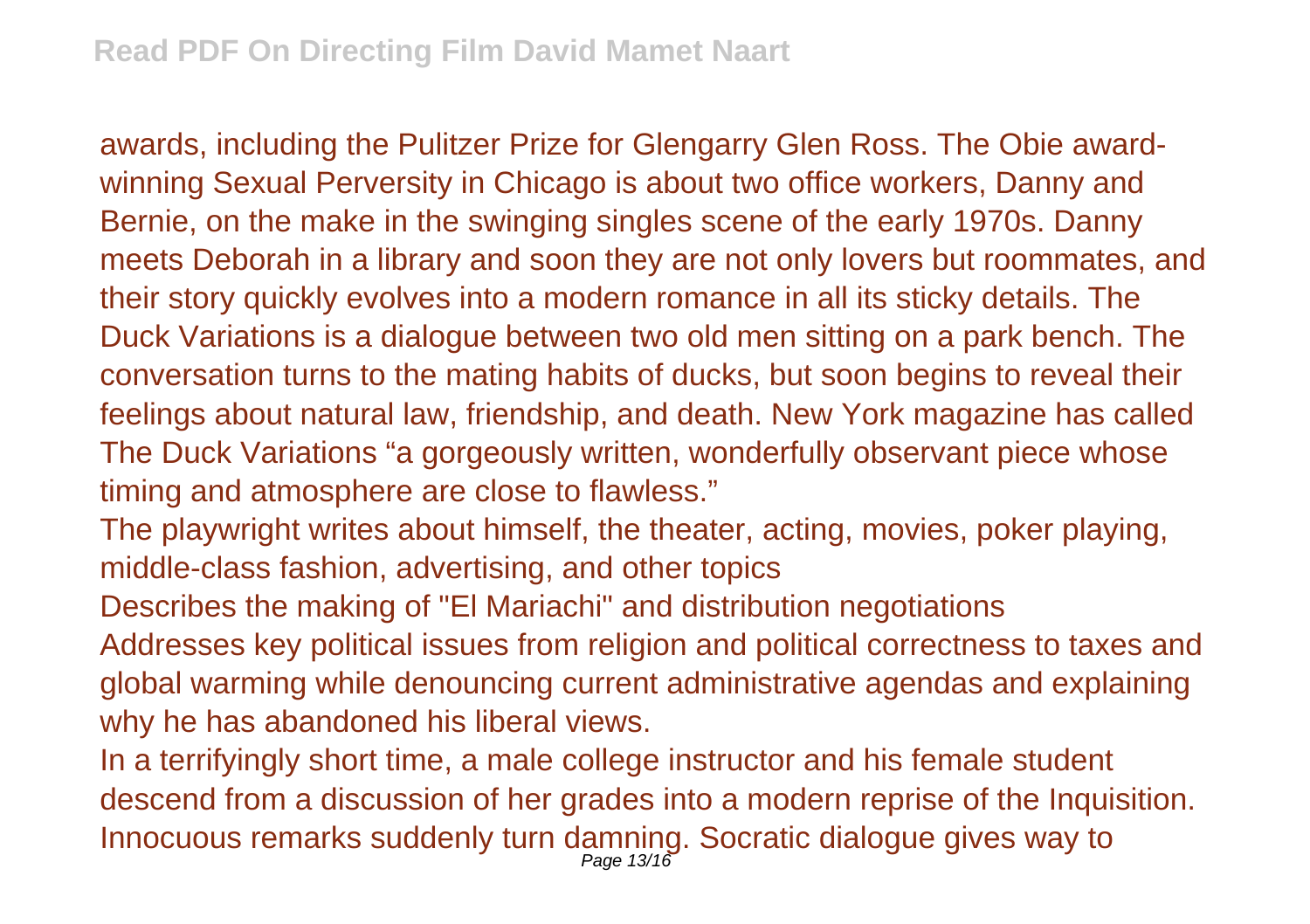heated assault. And the relationship between a somewhat fatuous teacher and his seemingly hapless pupil turns into a fiendishly accurate X ray of the mechanisms of power, censorship, and abuse.

The purpose of theater, like magic, like religion . . . is to inspire cleansing awe. What makes good drama? And why does drama matter in an age that is awash in information and entertainment? David Mamet, one of our greatest living playwrights, tackles these questions with bracing directness and aphoristic authority. He believes that the tendency to dramatize is essential to human nature, that we create drama out of everything from today's weather to next year's elections. But the highest expression of this drive remains the theater. With a cultural range that encompasses Shakespeare, Bretcht, and Ibsen, Death of a Salesman and Bad Day at Black Rock, Mamet shows us how to distinguish true drama from its false variants. He considers the impossibly difficult progression between one act and the next and the mysterious function of the soliloquy. The result, in Three Uses of the Knife, is an electrifying treatise on the playwright's art that is also a strikingly original work of moral and aesthetic philosophy.

Shot by Shot is the world's go-to directing book, now newly updated for a special 25th Anniversary edition! The first edition sold over 250,000 copies, making it one of the bestselling books on film di-recting of all time. Aspiring directors, cinematographers, editors, and producers, many of whom are now working professionals, learned the craft of visual storytelling from Shot by Shot, the most com-plete source for preplanning the look of a movie. The book contains over 800 photos and illustrations, and is by far the most comprehensive look at shot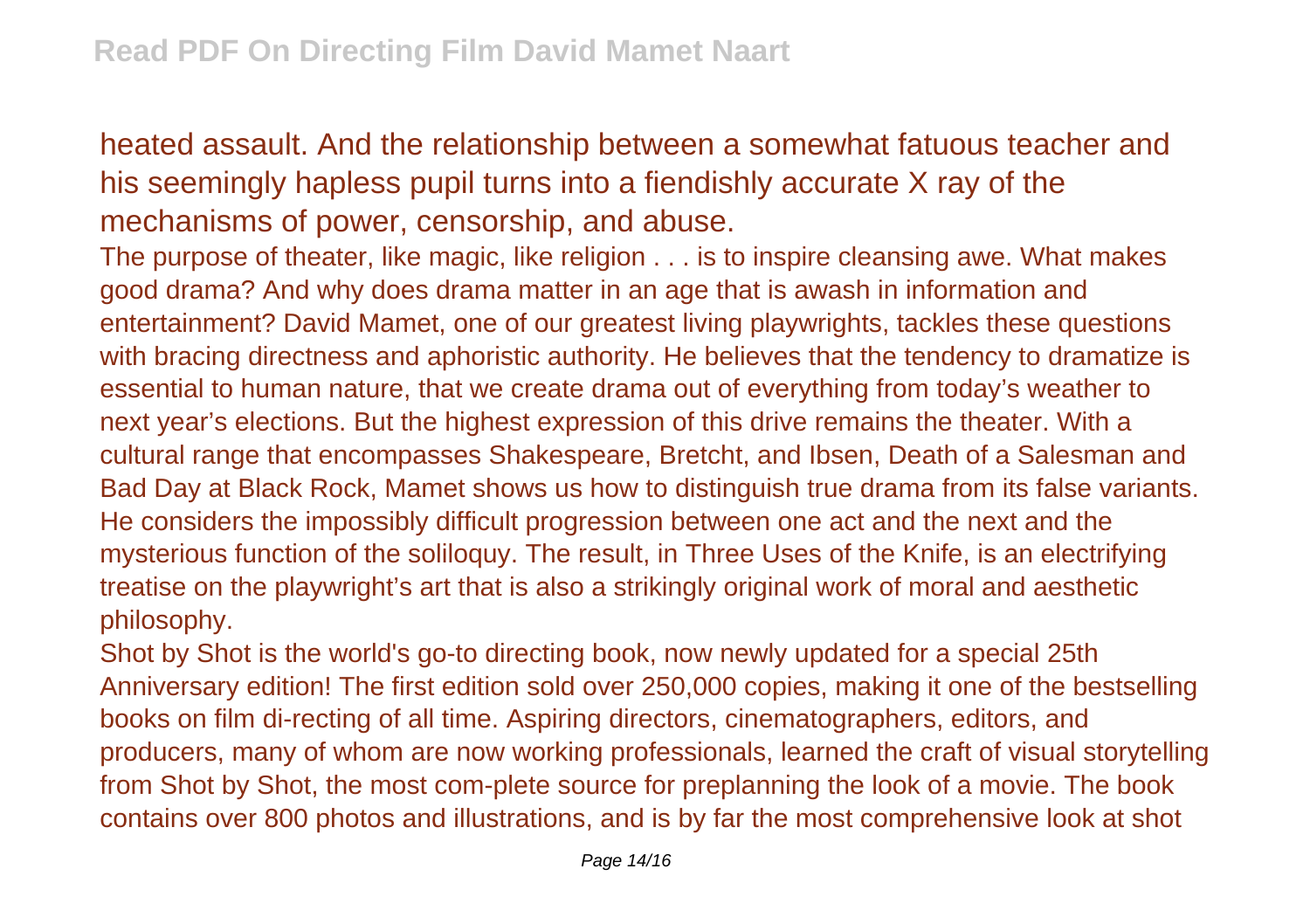design in print, containing storyboards from movies such as Citizen Kane, Blade Runner, Deadpool, and Moonrise Kingdom. Also introduced is the concept of A, I, and L patterns as a way to sim-plify the hundreds of staging choices facing a director in every scene. Shot by Shot uniquely blends story analysis with compositional strategies, citing examples then il-lustrated with the storyboards used for the actual films. Throughout the book, various visual ap-proaches to short scenes are shown, exposing the directing processes of our most celebrated au-teurs - including a meticulous, lavishly illustrated analysis of Steven Spielberg's scene design for Empire of the Sun.

In a new adaptation of David Mamet's film, Harvard-educated psychoanalyst Margaret Ford is celebrated for her best selling book 'Driven! Compulsion and Obsession in Every Day Life'.Stepping in to help one of her patients settle his gambling debts, she compromises her professional reputation and is drawn into the seedy underworld of the House of Games poker club. Seduced by charismatic hustler Mike, Margaret convinces herself that she can make an academic study of the con. Before she realises it, Margaret is entangled in a fast-paced complex thriller.

Calling on his unique perspective as playwright, screenwriter, and director of his own critically acclaimed movies, House of Games and Things Change, David Mamet illuminates how a film comes to be. He looks at every aspect of directing?from script to cutting room?to show the many tasks directors undertake in reaching their prime objective: presenting a story that will be understood by the audience and has the power to be both surprising and inevitable at the same time. Based on a series of classes Mamet taught at Columbia University's film school, On Directing Film will be enjoyed not only by students but by anyone interested in an overview